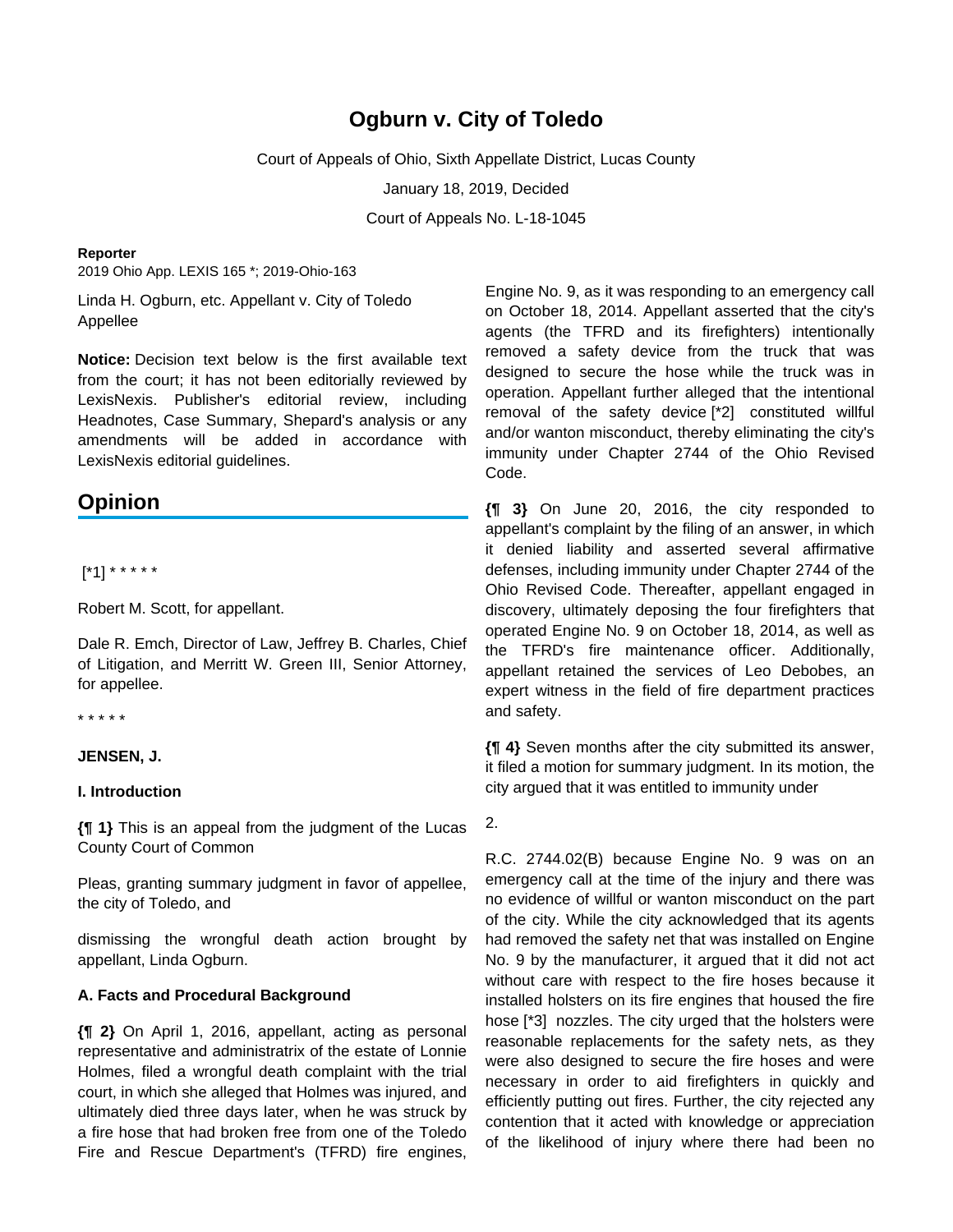incidents concerning the inadvertent release of hoses on its fire engines since it replaced the safety nets with holsters several years prior.

**{¶ 5}** On May 31, 2017, appellant filed her memorandum in opposition to the city's motion for summary judgment. In her memorandum, appellant contended that the city willfully and wantonly violated the applicable standard in this case, which appellant claimed was set by the National Fire Protection Association in NFPA 1901 15.10.7 and A.15.10.7, by intentionally removing the safety nets from Engine No. 9.1 As to the city's

1 NFPA 1901 15.10.7 and A.15.10.7 provides:

15.10.7 Any hose storage area shall be equipped with a positive means to prevent unintentional deployment of the hose from the top, sides, front, and rear of the hose storage area while the apparatus is underway in [\*4] normal operations.

### 3.

claimed lack of knowledge of any danger arising from the removal of the safety nets,

appellant argued that such danger was widely known in the industry and formed the basis

for the NFPA's promulgation of NFPA 1901 15.10.7 and A.15.10.7. Further, appellant

argued that the city's installation of a holster for the hose nozzle was not a sufficient

replacement for the safety net that was installed on Engine No. 9 by the manufacturer,

because the holster would not prevent the hose itself from unraveling and falling off of

the fire engine during an emergency run. Therefore, appellant urged that there was a

genuine issue of material fact as to whether the city operated Engine No. 9 in a willful or

wanton manner and, as such, summary judgment was inappropriate.

**{¶ 6}** In support of her argument, appellant referenced Debobes' expert opinion

that the NFPA's published standards are authoritative standards that must be followed by

all fire departments in the United States. In his affidavit, which was attached to

A.15.10.7 Many fire departments have experienced fire hose inadvertently coming off fire apparatus while traveling to and from incidents. Several incidents have resulted in personal [\*5] injury and damage to property. At least one death is directly attributable to an unintentional deployment of fire hose during a response. It is imperative that the fire apparatus manufacturer provide and the fire department use a means to assure this does not occur.

Fire departments and manufacturers have developed various methods of preventing inadvertent deployment of fire hose including: fully enclosed hose beds covers, buckled straps, hook and loop straps, fabric covers, webbing mesh, wind deflectors, and other material restraints or combination of restraints. It is also important that fire departments develop methods of storing hose connected nozzles and appliances in a manner that does not promote the inadvertent deployment of the hose, nozzle or appliance.

4.

appellant's memorandum, Debobes testified that the city violated NFPA 1901 15.10.7 and A.15.10.7 by removing the safety net from its fire engines, and further opined that this violation constituted willful and wanton misconduct reflecting a serious disregard for public safety. Debobes went on to state that the city's removal of the safety net in this case proximately caused Holmes' injury and subsequent death.

**{¶ 7}** On August [\*6] 18, 2017, the city filed its reply to appellant's memorandum in opposition, in which it argued that appellant was incorrect in her assertion that NFPA 1901 15.10.7 and A.15.10.7 constituted a legal standard to which the city was bound. According to the city, NFPA 1901 15.10.7 and A.15.10.7 have not been adopted by the Ohio Administrative Code, the Ohio Revised Code, or the TFRD. Thus, the city asserted that appellant's reliance on NFPA 1901 15.10.7 and A.15.10.7 was misplaced. Nonetheless, the city asserted that its installation of holsters in place of the safety nets was in compliance with NFPA 1901 15.10.7 and A.15.10.7. Further, the city argued that Debobes' legal conclusions contained in his affidavit were inadmissible and should be disregarded by the trial court. Ultimately, the city asserted that appellant failed to introduce any evidence to establish that it acted willfully or wantonly with respect to its removal of the safety net from Engine No. 9.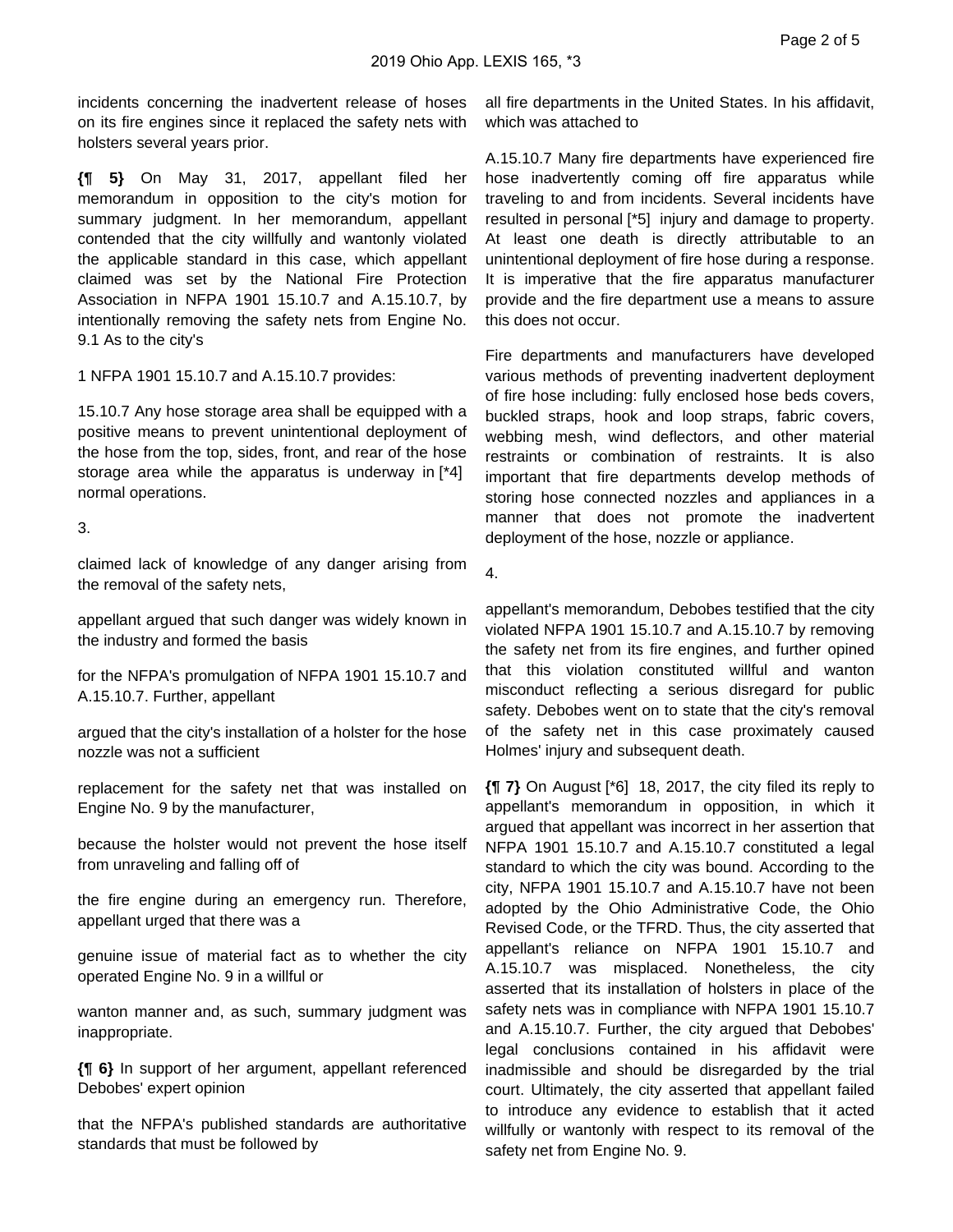**{¶ 8}** Upon consideration of the foregoing arguments, the trial court issued its decision on February 9, 2018. In its decision, the trial court found that NFPA 1901 15.10.7 and A.15.10.7 constituted a binding legal standard of care [\*7] in this case, based upon Debobes' expert testimony and the NFPA publication that was contained in the

5.

record. After examining the language contained in NFPA 1901 15.10.7, the trial court found that reasonable minds could conclude that the city's use of nozzle holsters as a substitute for safety nets constituted a breach of the standard of care set forth in NFPA 1901 15.10.7 and A.15.10.7. However, the court found that the alleged breach was at most negligent, and could not be construed as willful or wanton.

**{¶ 9}** Referencing the deposition testimony of the city's fire maintenance officer, the court found that the city's removal of the safety nets was brought about by firefighter safety concerns posed by the safety nets hanging off the back of the fire engine when the fire hoses were deployed, causing the hoses to tangle and tripping firefighters. The court concluded that the city installed holsters in place of the nets as a means to secure the fire hoses and expedite deployment during an emergency. Thus, the court found that reasonable minds could only find that the city did not fail to exercise any care or intend to cause harm when it removed the safety nets and installed the holsters. [\*8] Further, the court noted that the city's installation of holsters in place of safety nets proved to be "one-hundred percent effective" at securing fire hoses on the city's fire engines for the seven years between installation of the holsters and Holmes' injury. Given this track record, the court found that reasonable minds could only conclude that the risk of injury stemming from the removal of the safety nets was less than probable, and thus the city's removal of said nets could not constitute willful or wanton misconduct.

**{¶ 10}** Having concluded that appellant failed to demonstrate willful or wanton misconduct on the part of the city concerning its replacement of the safety net on Engine

6.

No. 9 with a nozzle holster, the trial court found that the city was entitled to immunity under R.C. 2744.02(B), and granted the city's motion for summary judgment.

# **B. Assignments of Error**

**{¶ 11}** Following the trial court's grant of summary judgment to the city, appellant filed her timely notice of appeal, in which she raises the following assignments of error for our review:

Assignment of error No. 1: The trial court erred in granting summary judgment as material questions of fact exist regarding whether appellee [\*9] city of Toledo is entitled to the immunity afforded by R.C. 2744.02 because the operation of Engine No. 9 on October 18, 2014 constituted willful or wanton misconduct.

Assignment of error No. 2: The trial court erred by failing to construe the evidence in a light most favorable to appellant as the non-moving party.

# **II. Analysis**

**{¶ 12}** In her assignments of error, appellant argues that the trial court erred in granting the city's motion for summary judgment. Specifically, appellant contends that the city was not entitled to summary judgment on her wrongful death claim because material questions of fact existed on the issue of whether the city committed willful or wanton misconduct, thereby negating the city's immunity under R.C. 2744.02. Because appellant's assignments of error are interrelated, we will address them simultaneously.

7.

## **A. Standard of Review**

**{¶ 13}** A motion for summary judgment is reviewed de novo by an appellate court.

Grafton v. Ohio Edison Co., 77 Ohio St.3d 102, 105, 671 N.E.2d 241 (1996). "When reviewing a trial court's ruling on summary judgment the court of appeals conducts an independent review of the record and stands in the shoes of the trial court." Baker v.

Buschman Co., 127 Ohio App.3d 561, 566, 713 N.E.2d 487 (12th Dist.1998).

**{¶ 14}** In order to obtain summary judgment at the trial level,

[I]t must be determined that (1) there is [\*10] no genuine issue of material fact; (2) the moving party is entitled to judgment as a matter of law; and

(3) it appears from the evidence that reasonable minds can come to but one conclusion when viewing the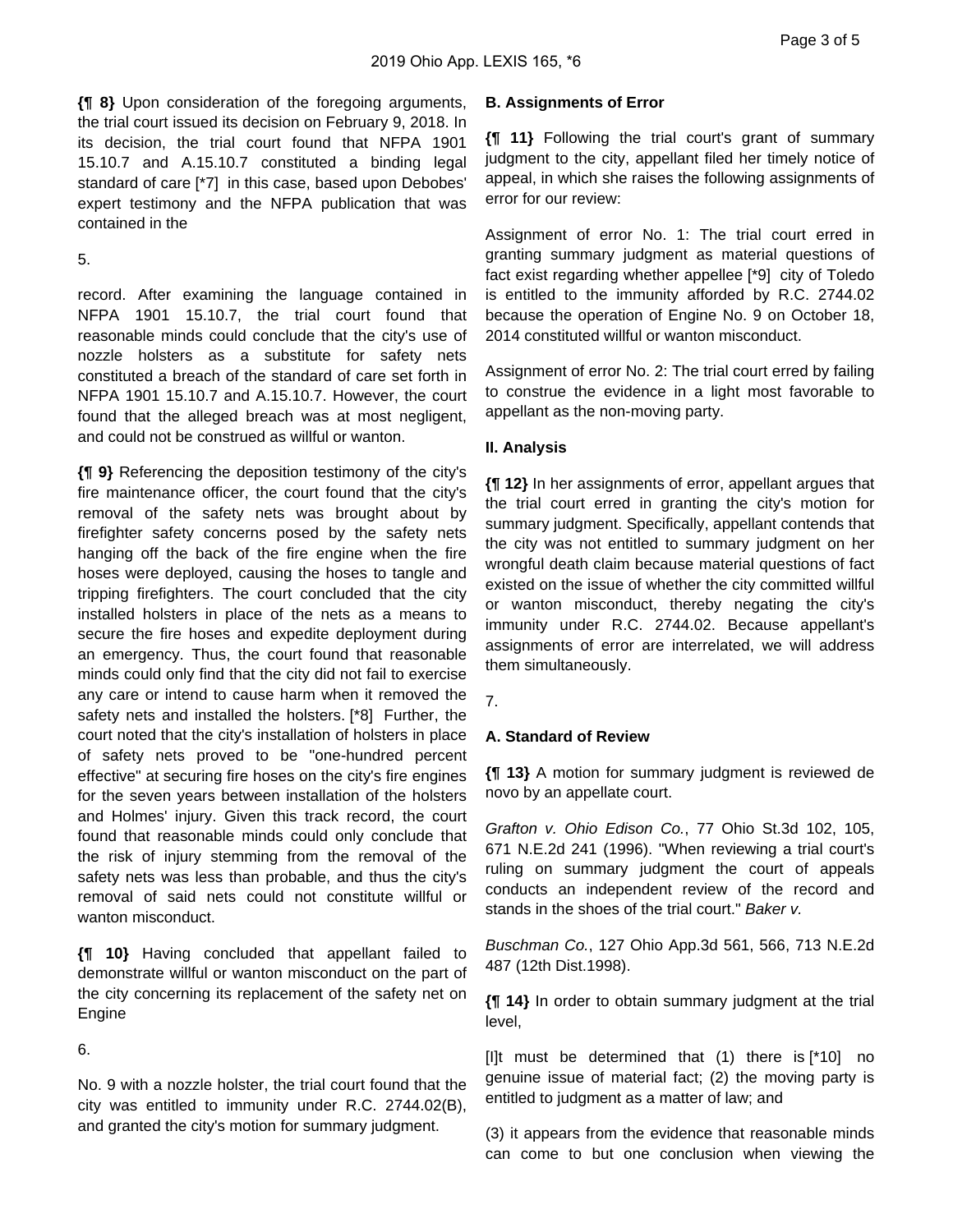evidence in favor of the nonmoving party, and that conclusion is adverse to the nonmoving party. State ex rel. Casselsv. Dayton City School Dist. Bd. of Edn., 69 Ohio St.3d 217, 219, 631 N.E.2d 150 (1994), citing Davis v. Loopco Industries, Inc., 66 Ohio St.3d 64, 65- 66, 609 N.E.2d 144 (1993); see also Civ.R. 56(C).

## **B. The City is Immune from Liability on Appellant's Wrongful Death Claim**

**{¶ 15}** In her assignments of error, appellant argues that the trial court erred in finding that the city was immune from liability on her wrongful death claim under R.C. 2744.02.

**{¶ 16}** When determining whether a political subdivision is immune from liability, we engage in a "three-tiered analysis." Rosenbrook v. Bd. of Lucas Cty. Commrs.,

8.

2015-Ohio-1793, 33 N.E.3d 562, ¶ 15 (6th Dist.), citing Elston v. Howland LocalSchools, 113 Ohio St.3d 314, 2007-Ohio-2070, 865 N.E.2d 845, ¶ 10. First, we examine whether the general grant of immunity provided by R.C. 2744.02(A) applies. Id. If immunity applies, we then examine whether immunity has been abrogated by the exceptions set forth in R.C. 2744.02(B). Id. If an exception applies, the third tier involves a determination of whether the political subdivision is able to successfully assert one of the defenses listed in R.C. 2744.03, thereby reinstating its immunity. Id.

**{¶ 17}** Here, the city qualifies for immunity as a political subdivision [\*11] under R.C. 2744.02(A). However, appellant argues that the city's immunity has been abrogated pursuant to R.C. 2744.02(B)(1).

**{¶ 18}** R.C. 2744.02(B)(1) provides:

(1) Except as otherwise provided in this division, political subdivisions are liable for injury, death, or loss to person or property caused by the negligent operation of any motor vehicle by their employees when the employees are engaged within the scope of their employment and authority. The following are full defenses to that liability:

\* \* \*

(b) A member of a municipal corporation fire department or any other firefighting agency was operating a motor vehicle while engaged in duty at a fire, proceeding toward a place where a fire is in progress or is

believed to be in progress, or answering any other emergency alarm and the operation of the vehicle did not constitute willful or wanton misconduct.

**{¶ 19}** It is undisputed that Holmes was injured when he was struck by a fire hose that broke free from its restraints on Engine No. 9, a fire truck owned by the city and operated by its employees. Moreover, it is clear that the firefighters were operating within their scope of employment and authority and responding to an emergency call, thereby triggering the heightened standard of [\*12] "willful or wanton misconduct" under R.C. 2744.02(B)(1)(b). Accordingly, we must review whether the city's operation of Engine No. 9 without the manufacturer-installed safety net constituted misconduct sufficient to remove the city from the statutory immunity set forth above.

**{¶ 20}** The Supreme Court of Ohio has defined the terms "willful" and "wanton," indicating that they are two distinct concepts. "Willful misconduct implies an intentional deviation from a clear duty or from a definite rule of conduct, a deliberate purpose not to discharge some duty necessary to safety, or purposefully doing wrongful acts with knowledge or appreciation of the likelihood of resulting injury." Anderson v. Massillon, 134 Ohio St.3d 380, 2012-Ohio-5711, 983 N.E.2d 266, paragraph two of the syllabus. "Wanton misconduct is the failure to exercise any care toward those to whom a duty of care is owed in circumstances in which there is great probability that harm will result."

Id. at paragraph three of the syllabus. These standards "describe conduct that is more than mere negligence. \* \* \* If reasonable minds could only conclude that the \* \* \*

10.

conduct demonstrates, at most, negligence, then summary judgment is appropriate."

Hoffman v. Gallia Cty. Sheriff's Office, 2017-Ohio-9192, ¶ 47, 103 N.E.3d 1 (4th Dist.).

**{¶ 21}** Applying the foregoing standards to this case, appellant is required to demonstrate that the city knew or should have known that injury [\*13] to others would be the probable result of removing the safety net on Engine No. 9 in order to establish willful misconduct. Tighe v. Diamond, 149 Ohio St. 520, 527, 80 N.E.2d 122 (1948). Likewise, in order to demonstrate wanton misconduct, appellant must demonstrate that the city failed to exercise any care in circumstances in which there is *great probability* that harm will result.